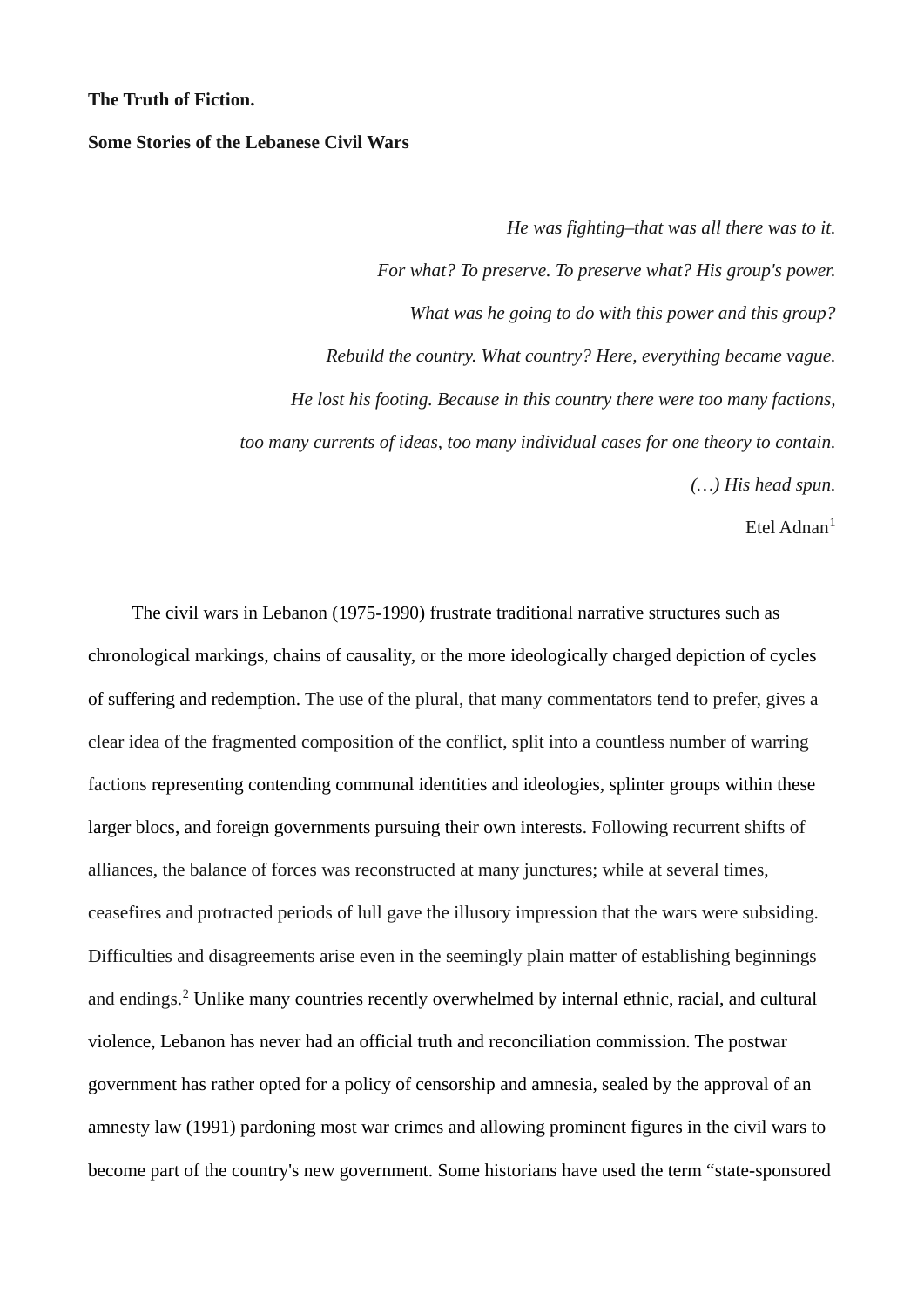amnesia" to describe the politically instrumental and economically calculated policy that has discouraged public and collective re-elaboration of the past traumatic experiences in the name of "a fresh start" or "tabula rasa."[3](#page-14-1) To this day, no common, shared narrative exists on the period of the civil wars. Memory is highly politicized, parcelized, and ideologically instrumental: each of the different confessional and political groups has its own idiosyncratic and divisive version of the events.

Amidst enforced collective amnesia, public censorship and the maddening proliferation of competing versions, the problem of historical narrative becomes all the most urgent as it is contentious. How does one tell the (hi)stories of the civil wars without either falling in the trap of essentialist and identitarian accounts nor losing referential grip on its intricate realities? Grappling with this dilemma, a group of Lebanese artists emerging in the 1990s has produced a challenging body of works, in the mediums of photography, video, installation and performance.<sup>[4](#page-14-2)</sup> These works are vehicles for alternative forms of narrativization of the wars, that complicate our understanding of supposedly factual accounts through a systematic combination of actual documents and fictional tales, indexical reference and narrative fabulation. If the deliberate blurring of the planes of fact and fiction undermines positivistic criteria of credibility, this is not meant to lead into an epistemological, ethical and historical relativism. These "documentary fictions" serve rather as defence and acknowledgement of an expanded notion of documentary reference through the inclusion of materials that are generally left out of the historical record such as: rumours, anecdotes, psychic disturbances, "hysterical symptoms," "fantasies erected from the material of collective memories."<sup>[5](#page-14-3)</sup>

This chapter considers practices of *fictionalization*—intended as both the fictional transposition of reality and the realistic transposition of fiction—as they are used in a selected number of artworks. Walid Raad's long-term project *The Atlas Group* consists of an imaginary foundation committed to the research and documentation of the contemporary history of Lebanon. Raad mimics the public and technocratic modes of address and presentation of an institutional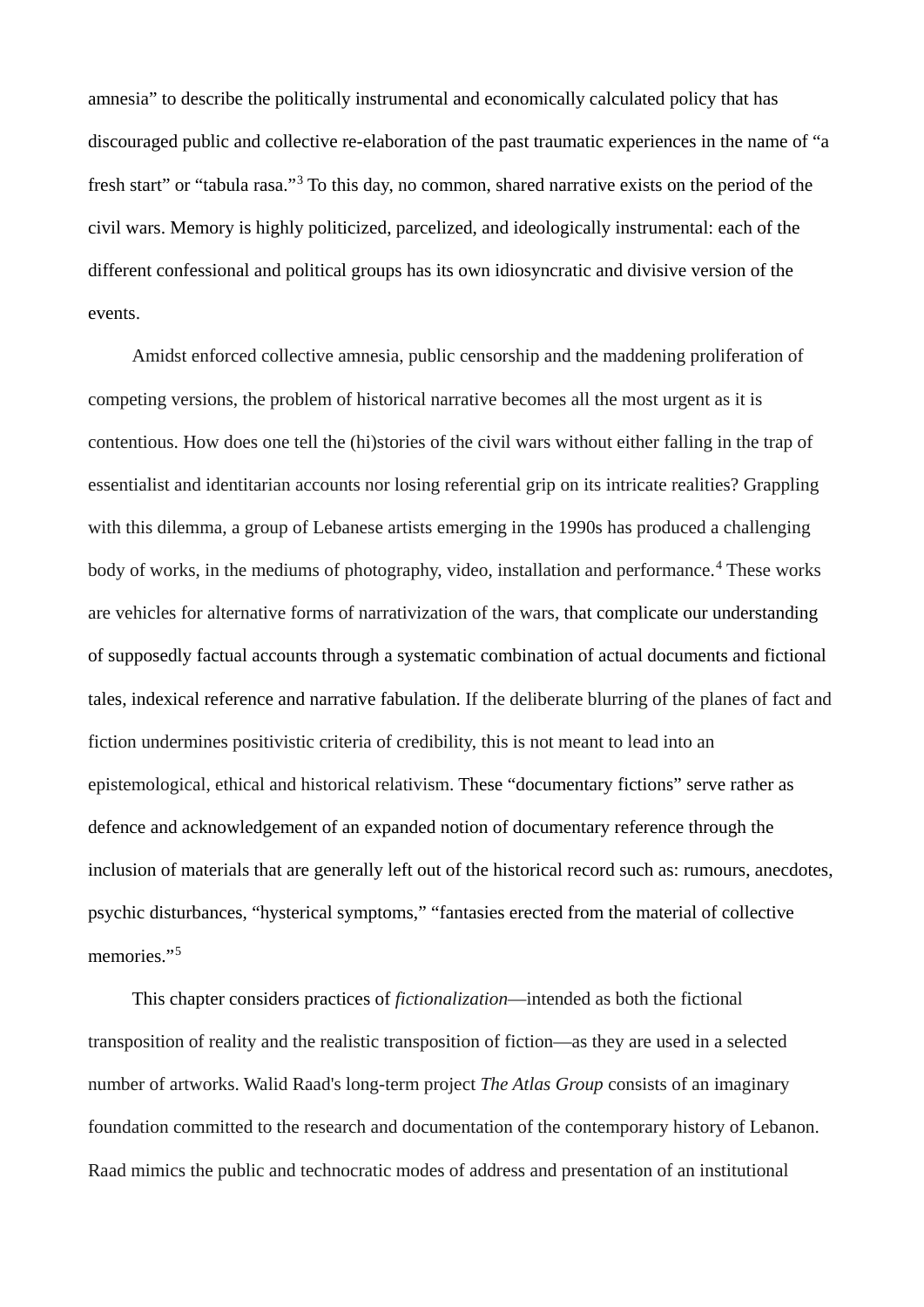archive, including an accessible website, to investigate the processes through which historical knowledge is produced. In apparent contrast, Akram Zaatari's video-essay *Letter to a Refusing Pilot* (2013), reports a documented fact as if it was a fable, while using the private mode of address of the letter to appeal the public audience of gallery visitors. In both works, fictionalization offers a way out to the conundrums of an exhausted identity politics. The invention of fictional characters or the transposition of real ones into imaginary and nameless personas allows to bypass the dilemma of who is allowed to speak in behalf of whom, within a highly fractured country. If on one hand the fictional or nameless character complicates notions of collective belonging by showing the fictitious nature of group filiations, on the other hand, it also creates a transcendental position that encourages transversal identifications. The artists recede to the role of spokespersons or silent addressers, limiting themselves to report a story. Doing so, they enact a modern, updated recuperation of the seemingly obsolete art of storytelling opening new channels for the dissemination of narratives. It will be argued that it is precisely the "story" —as the minimum unit of a communicable experience—that functions here as mean for a re-collectivization of the wars historical legacy.

#### **A Story of Gambling Historians: Walid Raad as a Post-Structuralist Storyteller**

"It is little known fact that the major historians of the Lebanese wars were avid gamblers. It is said they met every Sunday at the race track." The group, including Marxist, Islamist, Maronite nationalist and socialist historians, did not bet on the winning horse, but on the amount of distance between the horse's nose and the finish line as captured in the photo-finish image published in the next day's newspaper. It is with this implausible anecdote that Walid Raad introduces *Notebook Volume 72: Missing Lebanese Wars (1989/1998)*,<sup>[6](#page-14-4)</sup> one of the several pieces composing the complex cosmology of The Atlas Group archive. The piece consists of 20 plates reproducing enlarged pages taken from the notebooks of Dr. Fadl Fakhouri, who, as we are told, was one of the "foremost historians of the Lebanese wars." Taped on the notebook pages are newspaper clippings of the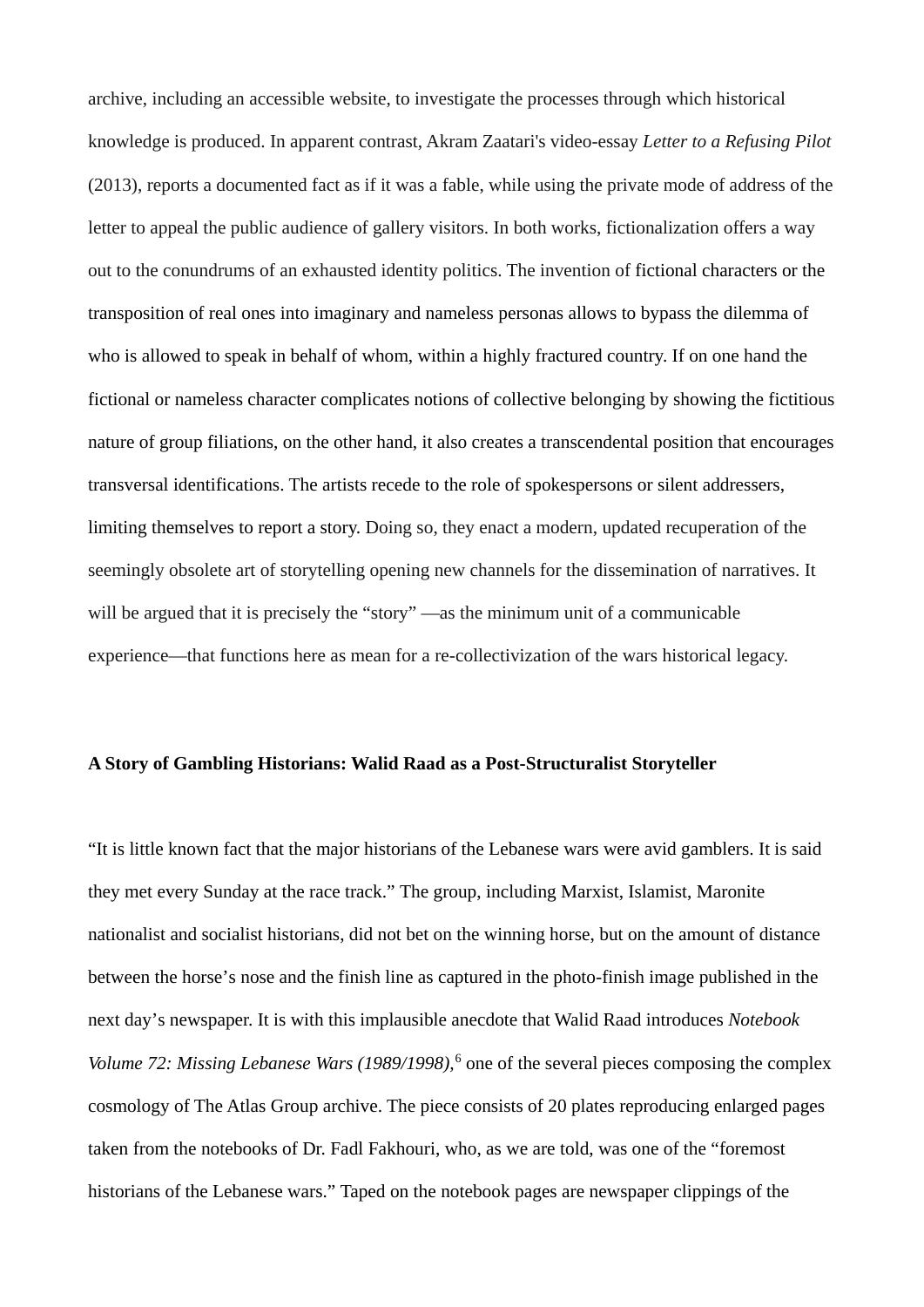winning horses accompanied by Fakhouri's accurate notes describing the race's distance and duration, the time of the winning horse, calculations of averages, the historians' initials with their respective bets, and a short description of the winning historian along with the time discrepancy predicted by him.

This openly absurd and whimsical story has been mostly interpreted as a metaphor of historywriting, reduced to a mere matter of gambling. The never-in-time photographs stand in for unreliable sources that always fail to capture the event as it occurs, so that the historians can do little more than estimate the discrepancy between the event and its documentation. The adjective 'missing' in the title bleakly refers to this missed encounter with history, dismantling the allure of auratic immediacy that spreads from certain documents and testimonies. *Missing Lebanese Wars*, in this sense, functions as a sort of methodological introduction to the meta-historical approach underpinning the Atlas Group archive. Raad's intention is not to write an unwritten history, to fill a gap, but rather he is interested in the writing of history itself, in the ways in which the past does or does not get written down. Speaking as an intermediary of the association, he has said:

We do not consider "The Lebanese Civil War" to be a settled chronology of events, dates, personalities, massacres, invasions, but rather we also want to consider it as an abstraction constituted by various discourses, and, more importantly, by various modes of assimilating the data of the world.<sup>[7](#page-14-5)</sup>

As Alan Gilbert points out, this statement closely echoes Michel Foucault's genealogical approach to history. Foucault defines the archive as a discursive system or a set of rules determining the historical conditions of possibility for knowledge formation and models of subjectivity.<sup>[8](#page-14-6)</sup> Raad's focus on abstract and aprioristic discursive systems allows him to escape the partisan and instrumental logic of the historical reconstructions put forward by different identitarian groups. In so doing, he foregrounds a more complex vision of truth—as something constructed rather than merely apprehended. However, this is not meant to discredit the notion of truth as such, as the documentary content of the works makes ostensibly clear.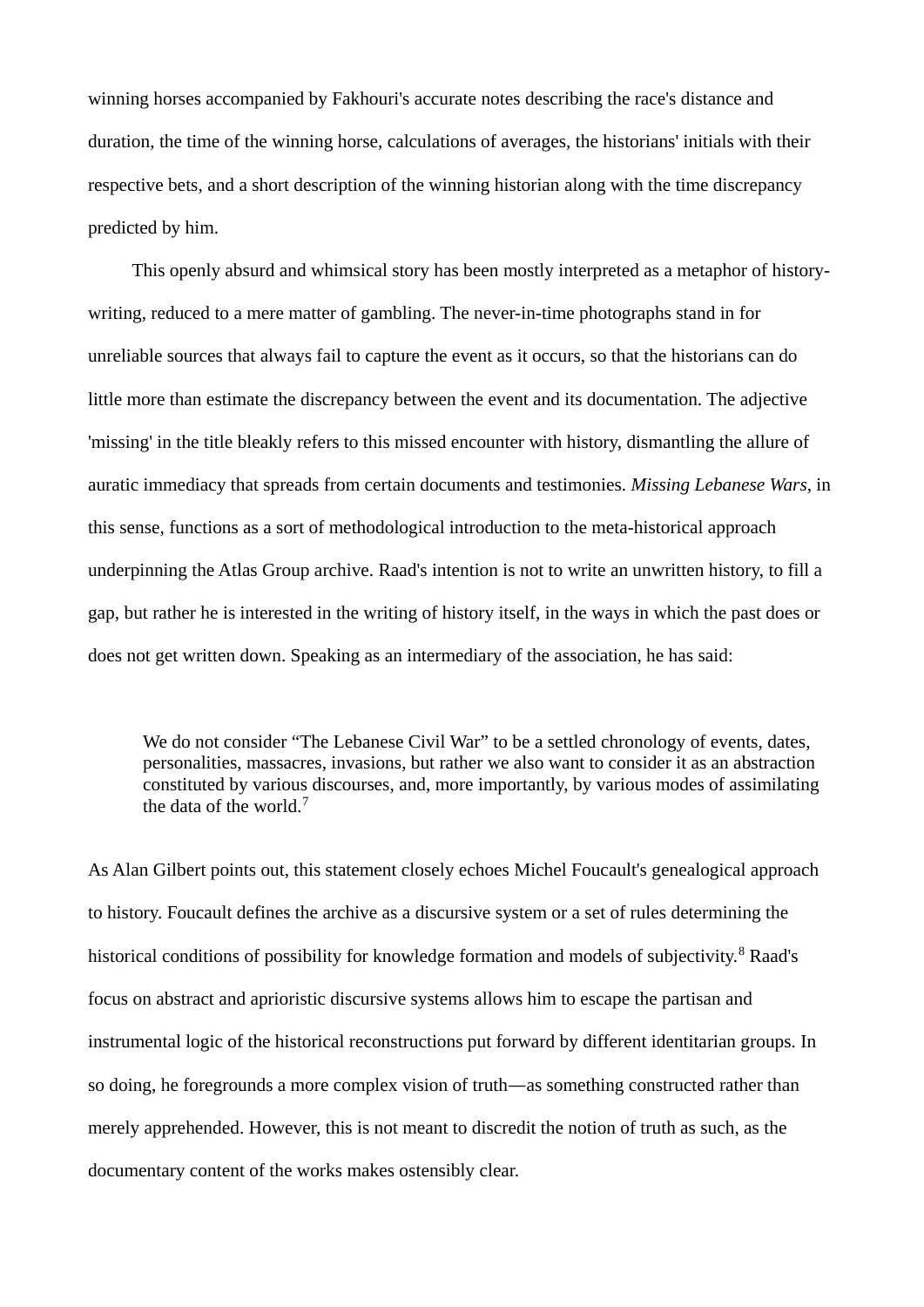Albeit fictional, the Atlas Group archive contains important elements of actual documentation. Each file/artwork results from the formal manipulations of real, mainly photographic, documents taken from Raad's private collection and other public archives. The "produced documents" are then copied, re-dated and attributed to a motley cast of fictional characters who in turn are said to have donated these works directly or by proxy to The Atlas Group. Alongside Fakhouri, among the authored files, we find the Arab hostage Souheil Bachar, who is said to have spent a brief period with American hostages, and Raad himself, presented as a donor of the organization. Other files are anonymously authored, such as those accredited to the mysterious secret agent Operator #17; others still, we are said, were commissioned by the Atlas Group to external producers and advisors. To complicate even further the already intricate set of relations between the real and the fictional is the fact that two of these characters, Youssef Bitar, Lebanese state's chief investigator of car bombs detonations, and Georges Semerdjia, photojournalist and videographer, are both real historical figures, although the research into a single car bomb explosion that is attributed to them, is obviously made up.[9](#page-14-7) Art historian Carry Beatty Lambert has introduced the notion of "parafiction" to define the category of fiction in recent art, as related but distinct from the more long-established tradition of fiction in literary and dramatic art. Rather than performing in "the hygienic clinics of literature," parafiction has "one foot in the field of the real". In other words, "in parafiction, real and/or imaginary personages and stories intersect with the world as it is being lived."[10](#page-14-8) Rather than nurturing disbelief, these repeated short-circuits permit to ground fictions more deeply into reality, reinforcing their critical stands.

Whether real or fictional, the individual subjects populating the Atlas Group, in line with Foucault's notion of the author-function, are treated not as "originators" of discourse but as its "variable and complex functions."[11](#page-14-9) Raad shifts between different modes of address and authorship, via specific typologies of characters–the historian, the photojournalist, the onlooker, the witness– investigating the registers and paradigms through which historical evidences are constructed and presented. Through the construction of fictionalized forms of enunciation, the artist stages the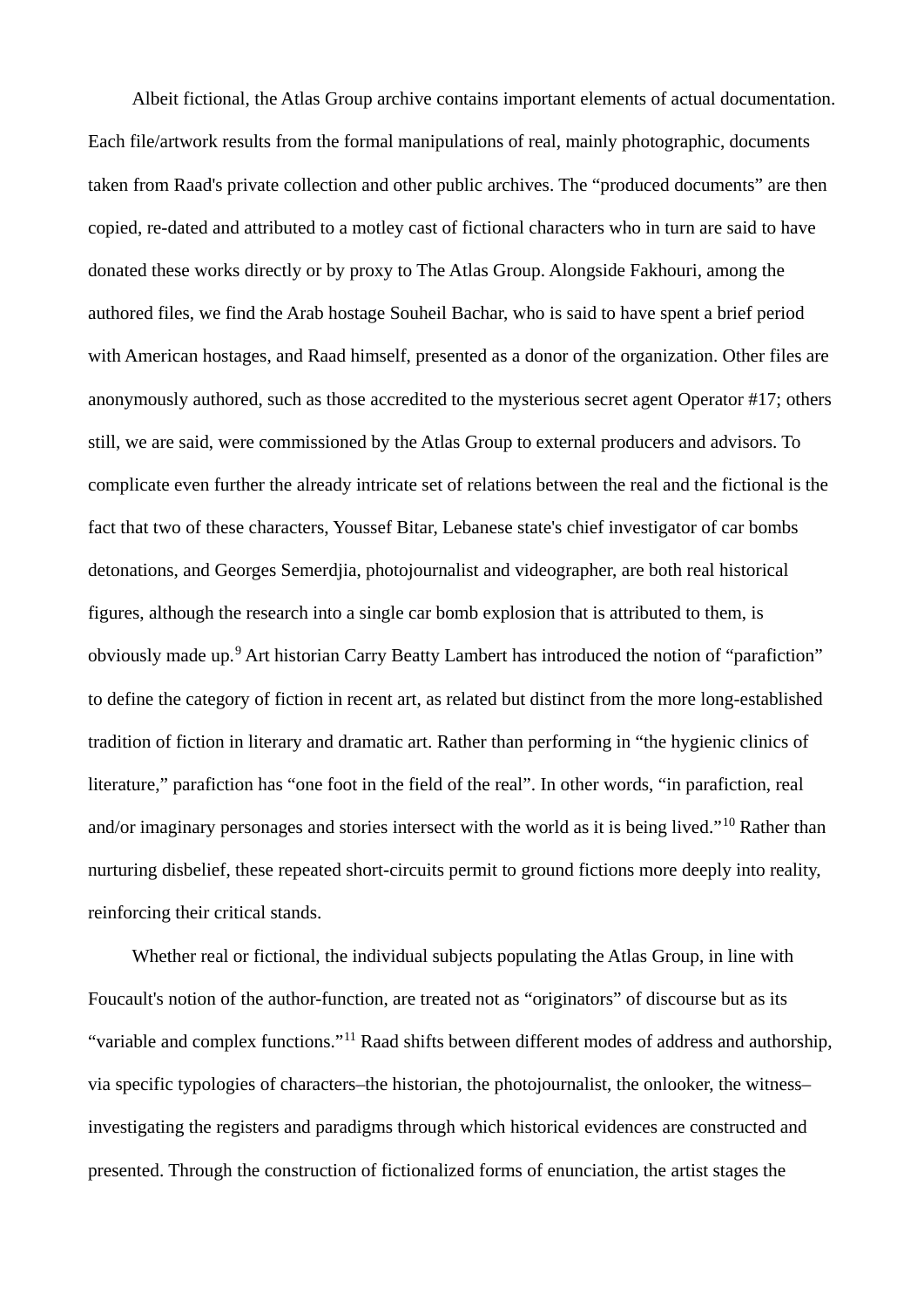complex ecology that surrounds "fact making." To use his words, facts are not approached in their "crude facticity," but "through the complicated mediations by which they acquire their immediacy."[12](#page-14-10) Such a post-structuralist critique of authoriality extends to the artist himself who apparently renounces personal style by mimicking the administrative aesthetic of the archive and using the impersonal language of documents, with associated patterns of seriality and repetition.<sup>[13](#page-14-11)</sup> Raad's subjectivity, shaded behind the collectivity and anonymity of the group form, emerges as a composite and distributive formation manifested in a multitude of testimonial voices, a process that philosopher Peter Osborne has defined as the "fictionalization of the artist function." In his analysis of the Atlas Group, Osborne describes fictionalization as the process by which documentary materials are transfigured into art, without losing their referentiality. History, in Raad's work, appears as a complex "transaction between ʻdocumentation' (as both indexical mark and institutional process of certification) and fiction, where fiction is the guiding hand."[14](#page-15-0) Fiction, however, is not a deceptive but rather a constructivist tool. Raad stages the process by which history is constructed, that is "pieced together out of elements that have been severed from the subjectivity of individual subjects."[15](#page-15-1)

The extended narrative captions that surround each document, with their poetical framings and the attribution to fully developed fictional characters, betray however an intention that goes beyond the deconstruction of discursive mediations. The Atlas Group fictional characters, rather than simply being pseudonyms of the artist, are better defined by the term heteronyms, a literary concept introduced by Portuguese writer and poet Fernando Pessoa.[16](#page-15-2) Whereas pseudonyms denote false names, heteronyms are fully developed characters having their own physical aspect, biographies and writing or communicative styles. The figure of Fakhouri, for instance, is developed and visualised in *Civilizationally, we do not dig holes to bury ourselves* (1958–1959/2003), a collection of twenty-four black-and-white self-portrait photographs that depict the historian during a visit to Paris and Rome in 1958 and 1959.<sup>[17](#page-15-3)</sup> Rather than, in a Foucauldian fashion, isolating analytically the structures of the various discourses that make up the archive, Raad, acting as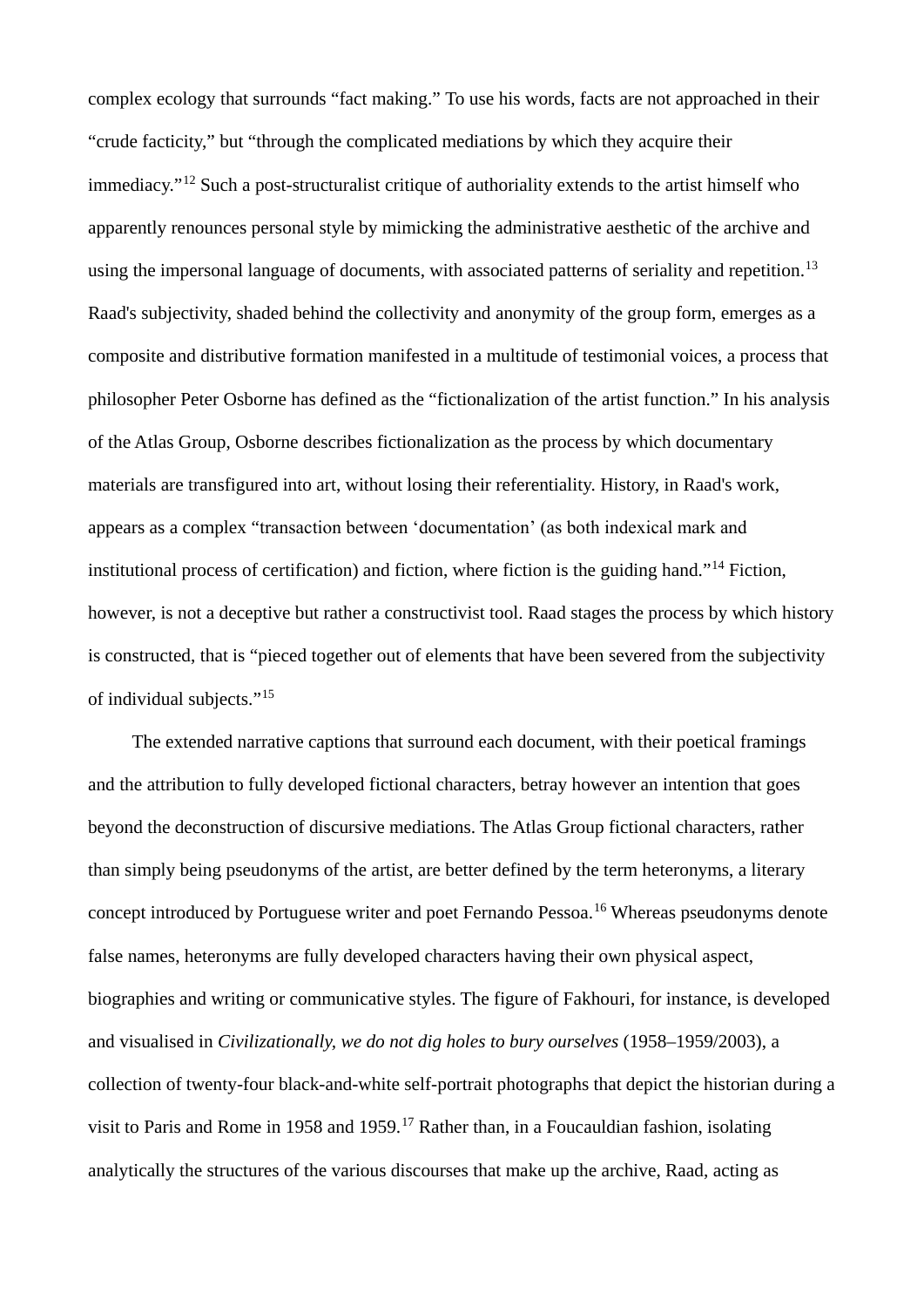storyteller, translates the archive back into individual life stories.<sup>[18](#page-15-4)</sup> Drawn from the photographic and textual experiences of real people, his fictional subjects spin themselves out of the residues of subjectivity, doubly stunted by the violence of the wars and the depersonalization of the archive. Unexpectedly stories emerge in the bureaucratic space of the archive; or as French philosopher Jacques Rancière would say, Raad constructs a "narrative in the system of discourses."[19](#page-15-5)

It is important to note that Raad rarely allows materials from The Atlas Group to be exhibited without some form of public presentation, a talk, lecture, and more recently guided visits conducted by the artist himself–all forms that rely heavily on orality and presence.<sup>[20](#page-15-6)</sup> If the expansive cast of characters of the Atlas Group alongside with its vertiginous complexity, labyrinthine structure and multi-layered system of cross-references, can be said to reflect mimetically the precarious epistemic conditions of the Lebanese civil wars, this layering of voices has also another outcome. The game of telling and retelling reanimates the antiquated and nearly obsolete oral tradition of storytelling. It is now time to consider how these fictional characters can potentially mobilize a post-identitarian notion of collectivity.

# **Imaginary Witnesses and the Fiction of the Collective**

The invention of fictional characters enables Raad to foreground the problem of whose testimonies are admitted in the archive, or in other words, the problem of who has the right to participate in the production of knowledge.<sup>[21](#page-15-7)</sup> One of the works in the Atlas Group more evidently concerned with this issue is *Hostage: The Bachar Tapes (#17 and #31)\_English version* (2000/1999). Veering away from the experience and reconstruction of the wars from within, this work looks instead at the ways in which they were perceived and framed from outside, focusing especially on international mass media coverage. The video-work stems from Raad's scholarly research on the "Western hostage crisis," in which he considered the different treatment of Western and Arab hostages in international media.[22](#page-15-8) The Bachar Tapes are attributed to the fictional figure of Souheil Bachar, a Kuwaiti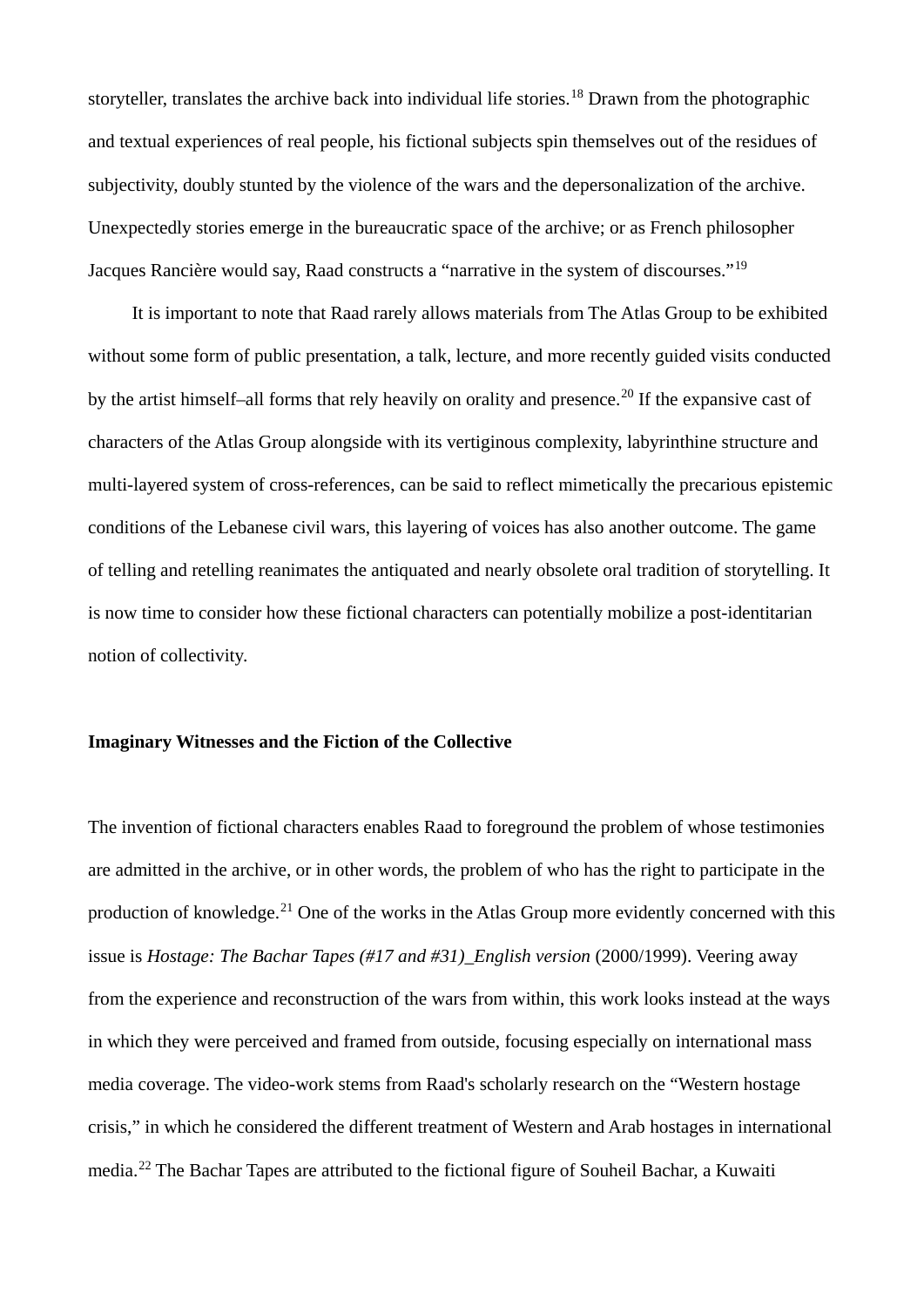embassy employee who, as we learn, had been kidnapped in Beirut in 1983 and imprisoned for ten years in solitary confinement–expect for twenty-seven weeks in 1985 when he was held in a cell with five American hostages, Terry Anderson, Thomas Sutherland, Benjamin Weir, Martin Jenco, and David Jacobson. Each of the five men published a depoliticized book-length account of the experience of captivity, reporting the story in personal rather than political terms. Stripping any reference to the socio-political context, the American hostages shaped an autobiographical narrative in the form of a tale of individual transformation.

*Hostage* opens with an informational inter-title that credits 53 video tapes to Souheil Bachar, who has donated them to the Atlas Group and allowed only tape #17 and #31 to be screened in North America and Western Europe. The amateurish looking footage mimics the format of captives' videotaped statements, including a taped up flag or piece of cloth on the back wall. At the start Bachar provides very precise instructions on how the tapes should be screened, dubbed and subtitled. He asks to be dubbed into English with a neutral-toned female voice, while his speech is constantly interrupted by editing and glitches due to the rudimentary technology. His testimony focuses especially on the time he spent together with the American hostages, culminating in a rather Orientalist account of the Americans' anxiety over the guards' sexuality, and the way they were both attracted to and repulsed by his body. The relationship with the Other is mostly lived through the filter of fear and the perceived threat of homoerotic desire.

The invention of the character of an Arab hostage permits to insert a subaltern voice into the historical narrative of the hostage crisis. As such, this fictional witness-character acts as a corrective to the official narrative, allowing in turn to deconstruct the ways in which subaltern identities are represented in the media, as the scrupulous attention for the details of Bachar's visual (self-) presentation makes clear. Although not dismissing this widely shared assumption, $^{23}$  $^{23}$  $^{23}$  art historian Vered Maimon has emphasized the way in which the fictional character of the testimony allows to undo "clear identifications and divisions," moving beyond conventional clashes of civilization.<sup>[24](#page-15-10)</sup> There is no attempt to make this fiction believable. Bachar is played by the well-known Lebanese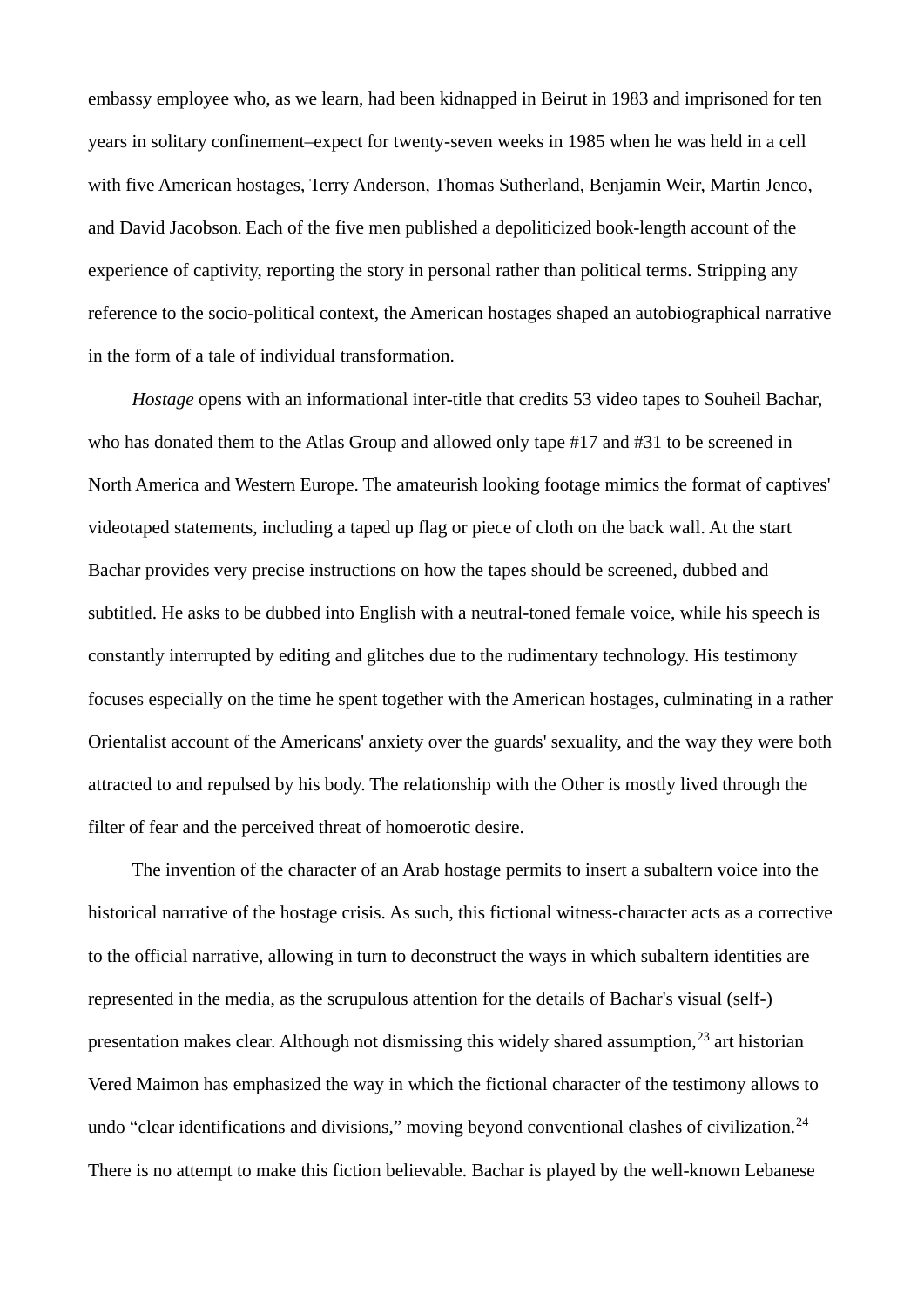actor Fabi Abi Samra, making his fictional status immediately apparent at least to a Lebanese audience. Rather than personifying the emblematical representative of an ethnically defined group and giving voice to a politically and historically marginalized subject, as Maimon notes, Bachar is a split character: difference is not projected only outwards, but is also mapped onto himself in the rift "between voice and body, speech and noise, actor and role, fictional figure and real event".[25](#page-16-0) These evident rifts open fissures and gaps in his portrayal and self-presentation, constantly frustrating identification and producing a sense of estrangement in the viewer. In Maimon's words, the fact that Bachar is an imaginary character serves to "expose the fictional character of *any* collective form of belonging."[26](#page-16-1) If the internally split figure of Bachar challenges the logic of partisan, identitarian identification, its testimony is however incorporated within the equally imaginary collectivity of the Atlas Group. At a speculative level, as Osborne has suggested, the fictional collectivity of the Atlas Group "is a stand in for a missing political collectivity."<sup>[27](#page-16-2)</sup> Through the group-form and the global connotations implied by its name (Atlas), Raad portrays a speculative, albeit non-existent collectivity, offering the model for a post-national and post-identitarian collective subject.

### **Rumours as History: Akram Zaatari and the Open Letter**

Far away from the administrative and quasi-scientific veneer of the Atlas Group archive, Zaatari's elegiac and enigmatic video-essay, *Letter to a Refusing Pilot* (2013), one part of a threepieces installation,[28](#page-16-3) projects us straight away in the atmosphere of a fairy tale. One minute into the film, after aerial shots taken with a flying drone and close-ups of black-and-white archival photographs showing buildings in aerial perspective, we see the cover of a vintage edition of *The Little Prince*, the famous 1943 novella by Antoine de Saint-Exupéry, who as the unnamed and mysterious hero to which the letter-film is addressed, happened to be himself a pioneer aviator who disappeared in 1944 during a reconnaissance mission over the Mediterranean. While hands flip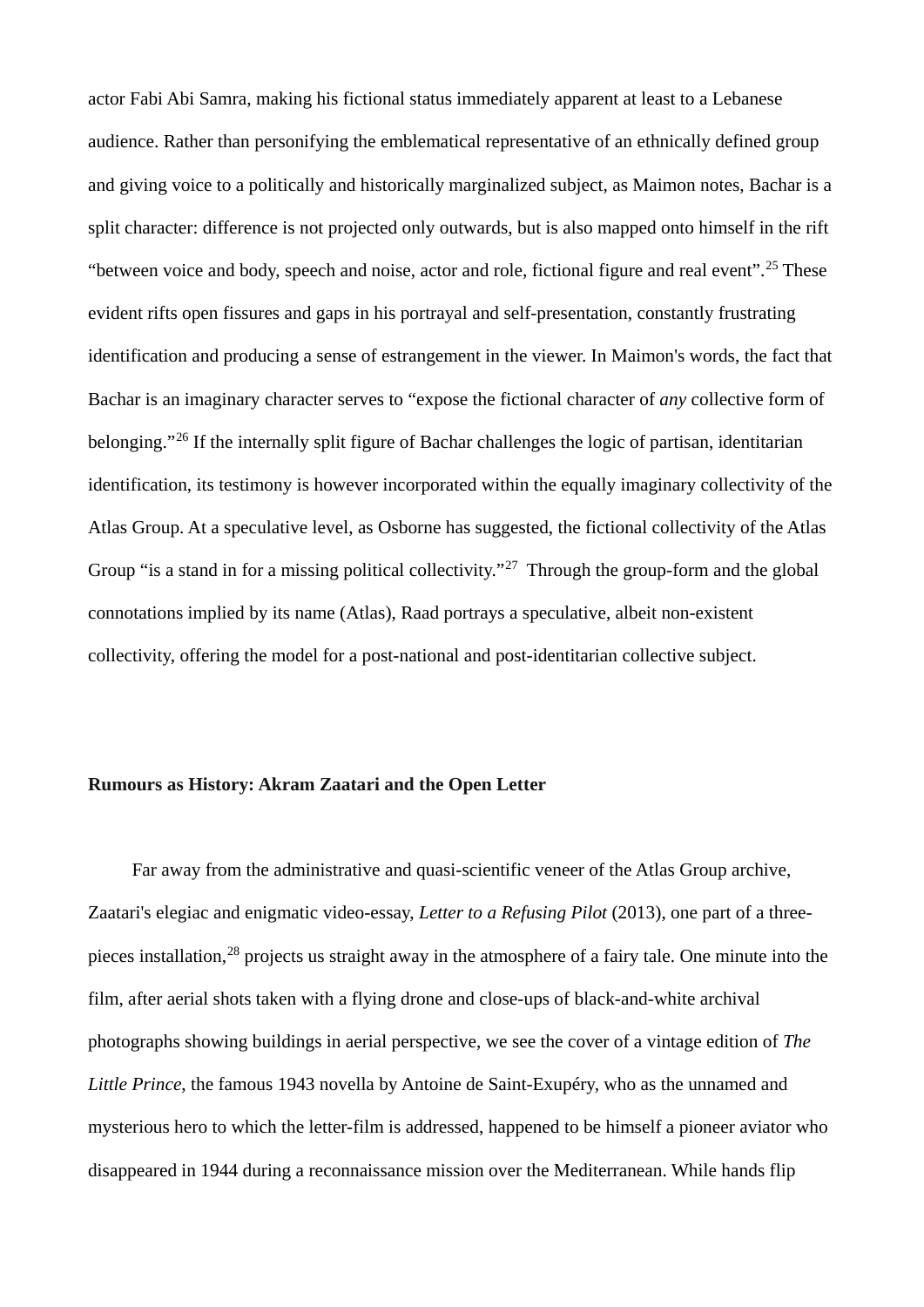through the illustrated pages of the book, this seemingly unrelated insertion performs the important function of casting the story into a literary dimension, and more precisely into the frame of a fable. The reference to literature is reinforced by the very title of the film with the nod to the epistolary genre on one hand, and its explicit allusion to Albert Camus' four part essay *Letters to a German Friend,* on the other.

The film is based on a rumour that started circulating short after the Israeli invasion of Lebanon in 1982, in Saida, Zaatari's hometown located in the South of the country. It was said that as Israeli forces advanced, one pilot refused to strike his assigned target, a secondary school for boys not far from the Ain El Helweh refugee camp. He veered off course and dropped the bombs into the Mediterranean Sea. Many more stories were passed on regarding the reasons behind the refusal. Some said that the pilot's family had originally been from the old Jewish community of Saida, and he felt too emotionally attached to the place and its inhabitants. Others said that, having studied as an architect, he had recognized that the building, for its institutional squared profile, was either a school or a hospital—a version that will prove to be correct. Though the school, as well as most of the surrounding city, were eventually bombed, the story turned into a sort of legend, embroidered and embellished with new details in each telling. Zaatari has an intimate relation with this story, not just because Saida is his hometown, but mostly because the boys's school that was spared by the pilot, had been run for two decades by the artist's father. Zaatari never knew for certain whether the story was true, until when, in 2010, the tale was brought up during a public conversation between Zaatari and the Israeli filmmaker Avi Mograbi. Thanks to the circulation of the transcript of that talk in book form,<sup>[29](#page-16-4)</sup> Zaatari learned that the pilot at the centre of the rumour was not only real, but still alive and living in Haifa. He arranged to meet the man, whose name is Hagai Tamir, in Rome—the mutual non-recognition of Israel and Lebanon prevented them from meeting in either of their home countries. No part of this encounter is featured in the thirty-five minutes film, whose non-linear narrative unfolds rather enigmatically until when, towards the end, two informational inter-titles succinctly summarize the (non-)event. During the meeting, however,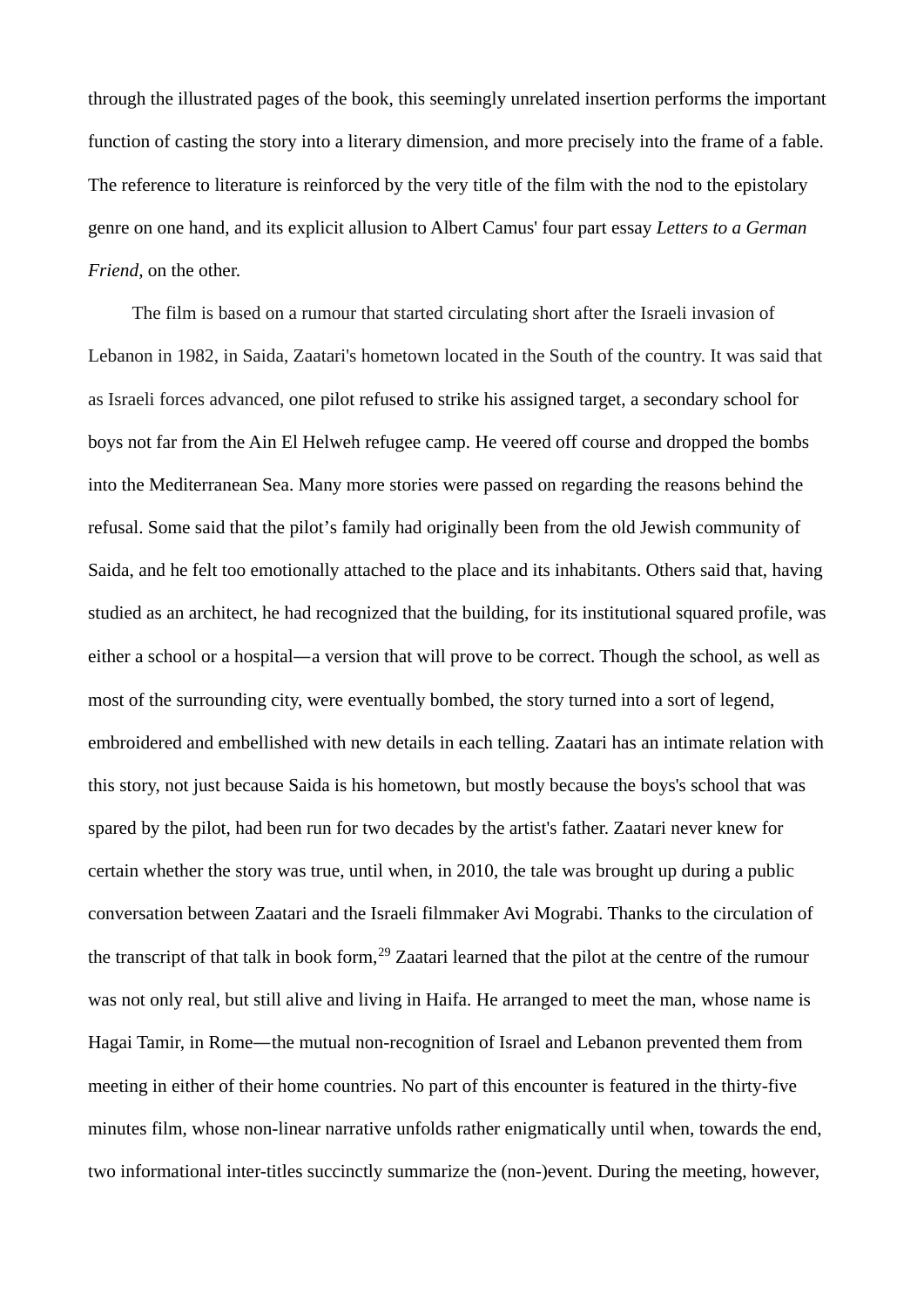the two exchanged old photographs, drawings, letters and other vernacular documents belonging to the respective families. Some of the pictures of Zaatari's childhood are included both in the video and in the accompanying newsprint publication, whereas Tamir's photographs are absent, reduced to textual descriptions written in the third person in the publication.[30](#page-16-5)

The video-essay is completely bereft of any form of oral commentary, whether transcendental voice-over or diegetic dialogue. Meanings are built solely through the montage of different visual fragments. Juxtaposed to the aerial shots, we see hands slowly drawing the facade of a school, before sketching a paper airplane. Then the same hands, now wearing white gloves, according to the aseptic aesthetics of archival institution, are seen handling sepia-tinged family photographs of a younger Zaatari and his family on the grounds of the school, then leaf through letters and run over the artist's meticulous journal entries from the time of the Israeli occupation. These personal notes, uncannily resembling the flash news of TV reporting, contain descriptions of some of the worst days of fighting in 1982, interrupted by more ordinary occurrences such as the titles of films, references to the weather, reports of school closures. To emerge is a rather subjective, personal and idiosyncratic account of war, far from the objectivistic presumptions of institutional archives. In a particularly striking sequence, photographs of the school taken from a nearby hill, are shown alongside an iPad playing an excerpt from an Israeli army documentary of the 1982 invasion, featuring images of bombings and destruction. The recording technologies, from obsolete reel-toreel players, to old photo-cameras and modern I-pads, take centre stage, assuming almost a subjectlike character as utterers of testimonies. The theatrical presentation of archival material is interspersed by present-day shots of kids moving through the hallways of the school today, young boys throwing paper planes from rooftops and an eery panoramic shot of a modernist sculpture in the schoolyard. Periodically, the sound of a drone and, sometimes, that of an airplane, crop up between snatches of French pop songs and Egyptian cinema, recalling a persistent threat or a lingering memory. The constant contraposition of points of view, alternating between aerial shots and the stagings of a personal archive serves to establish at a purely visual level a dialogic exchange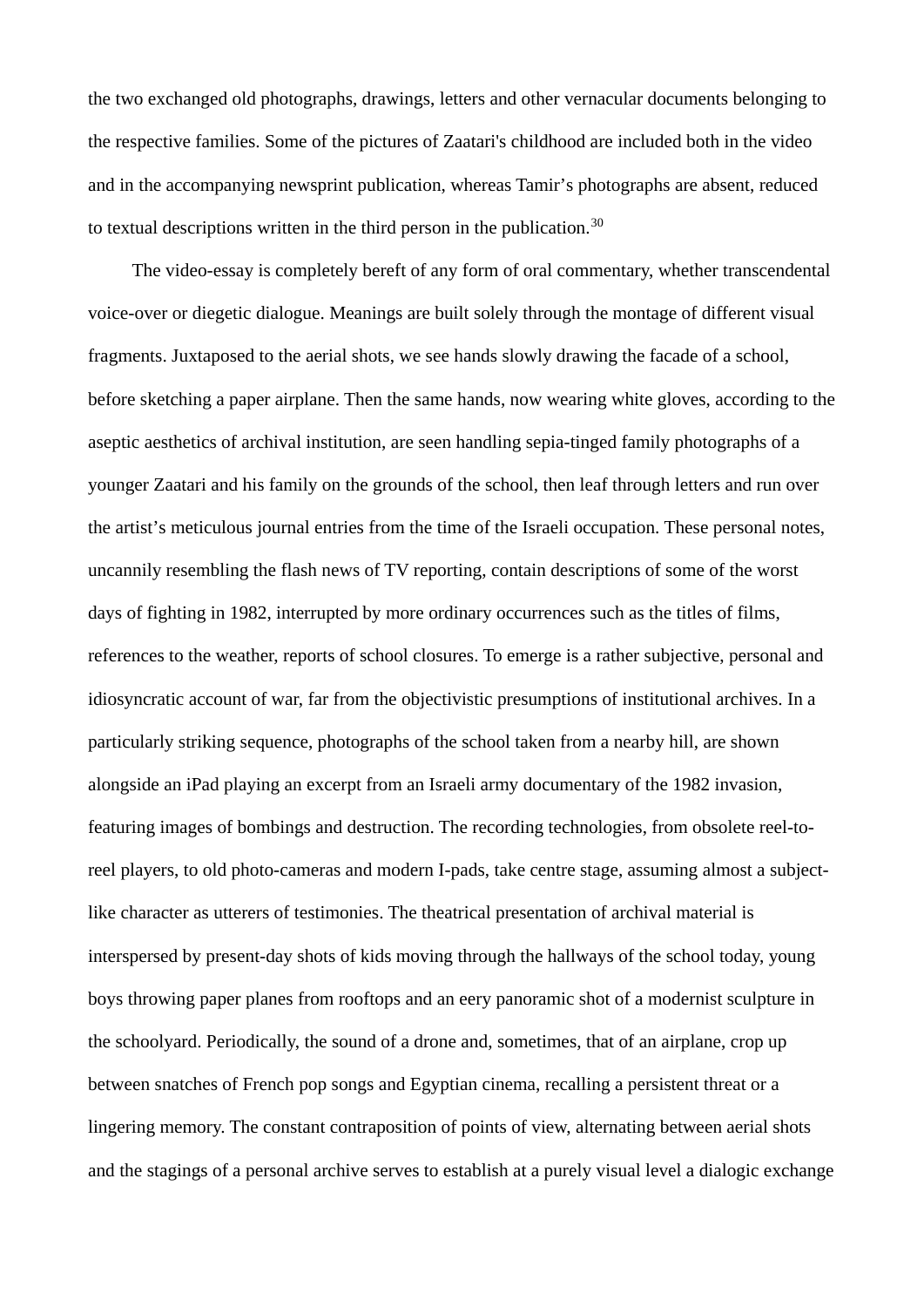between the unnamed pilot and Zaatari, continually reversing the perspectives from ground to sky and from sky to ground.

The installation comprises also *Saida June 6, 1982*, a shorter piece shot in 16 mm film and screened on a smaller monitor, that shows the Saida hillside silently being destroyed by bombs. The video consists of a tracking shot of a composite image, combining photographs of multiple bombings into a single image, like years of war compressed into a single day. Between the two projections stands a single velvety red cinema chair, that materializes both the singular address of the letter form, and the formatted plural singularity of the one-to-many dissemination of TV news. The seat, destined to Hagai Tamir, is designed to remain empty, so to make tangible the absent subject of the pilot, the purported only recipient of the work. Although he is existent and alive, the pilot is conjured as a sort of abstract figure, known only by his profession and the action he refused to take. As Quinn Latimer pointed out, Zaatari's reticence in naming the pilot turns him into a kind of "fable-like character," surrounded with the "moral tenor that such fiction often carries."[31 T](#page-16-6)he abstraction of the main character into a literary cipher, endows the narrative with a character of transcendentality, while the use of indexical documentary material allows it to maintain its stringent referentiality. Whereas Zaatari's personal archive is constantly juxtaposed to the detached, violent account of the news, the form of a public video-letter opens a sphere for the shared reception of the narrative.

### **The Return of Storytelling: Narratives Out of the Rubble of Experience**

Raad and Zaatari, in different ways, both come to occupy the position of storytellers of the Lebanese civil wars. Both depart from the archives, whether personal or institutional, as a space of reified experience and translate it back into stories, that are then transmitted and disseminated in the various material and immaterial iterations of their works. Walter Benjamin famously declared that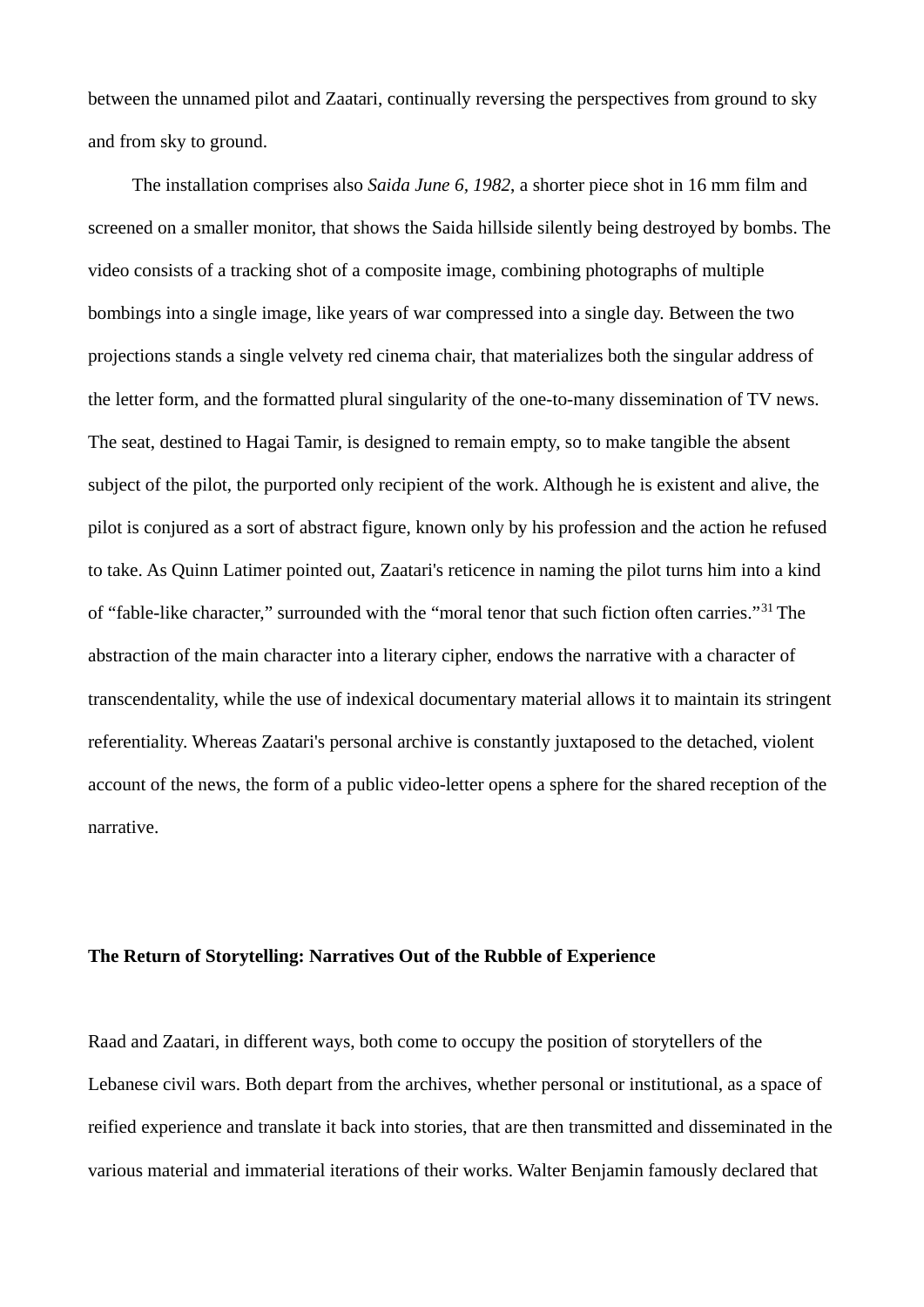the tradition of storytelling had been irrevocably damaged by the shock of modern life, mechanized industrial labour and, mainly, the technological warfare whose initial testing ground was the first World War. Men who fought in the trenches, he recalls in his famous 1936 essay, had returned mute from the battlefield, "not richer, but poorer in communicable experience."[32](#page-16-7) Already during Benjamin's lifetime, storytelling and the novel had been replaced by information as a new mode of communication. Unlike the riddles, paradoxes and unresolved narratives of stories, information comes "always shot through with explanation," does not need interpretation and is, therefore, bereft of that wisdom that Benjamin calls the "epic side of truth."[33](#page-16-8) Information also entails a change in the figure of the witness that from subject of experience is reduced to guarantor of the fact's value. As Josephine Berry Slater points out "informational communication explodes the subject of experience as the bearer of wisdom into a multiplicity of partial witnesses, none of whom can be trusted to give a coherent account of any event. (…) the storyteller (...) is demoted from the position of knower to the unreliable object of doubt."[34](#page-16-9)

Starting from a similar situation of epistemological suspicion and disbelief, Raad and Zaatari pick up the fragments left behind in the rubble and debris of the civil wars experience: unattributed documents, pictures from their family albums, rumours, anecdotes, implausible but highly emblematic stories, but also pieces of information gleaned from the official media channels (newspapers clippings, TV news flashes). Their attempt at making the experiences of the wars again communicable, does not lead however to the reconstruction of a univocal traditional narrative–an attempt that we find at work instead in sectarian or partisan accounts. The heterogeneous elements, originating from different sources, are montaged together in narratives that move from the personal to the impersonal, from the individual to the collective, in a polivocality of voices that does not privilege any particular standpoint. In Raad's archival project, the "multiple guarantors of facticity" into which the storyteller has turned, are somehow recomposed through their montage and presentation within the fictional collective of the Atlas Group—a speculative, post-identitarian and post-national collectivity. Without providing simple explanations, the narrative captions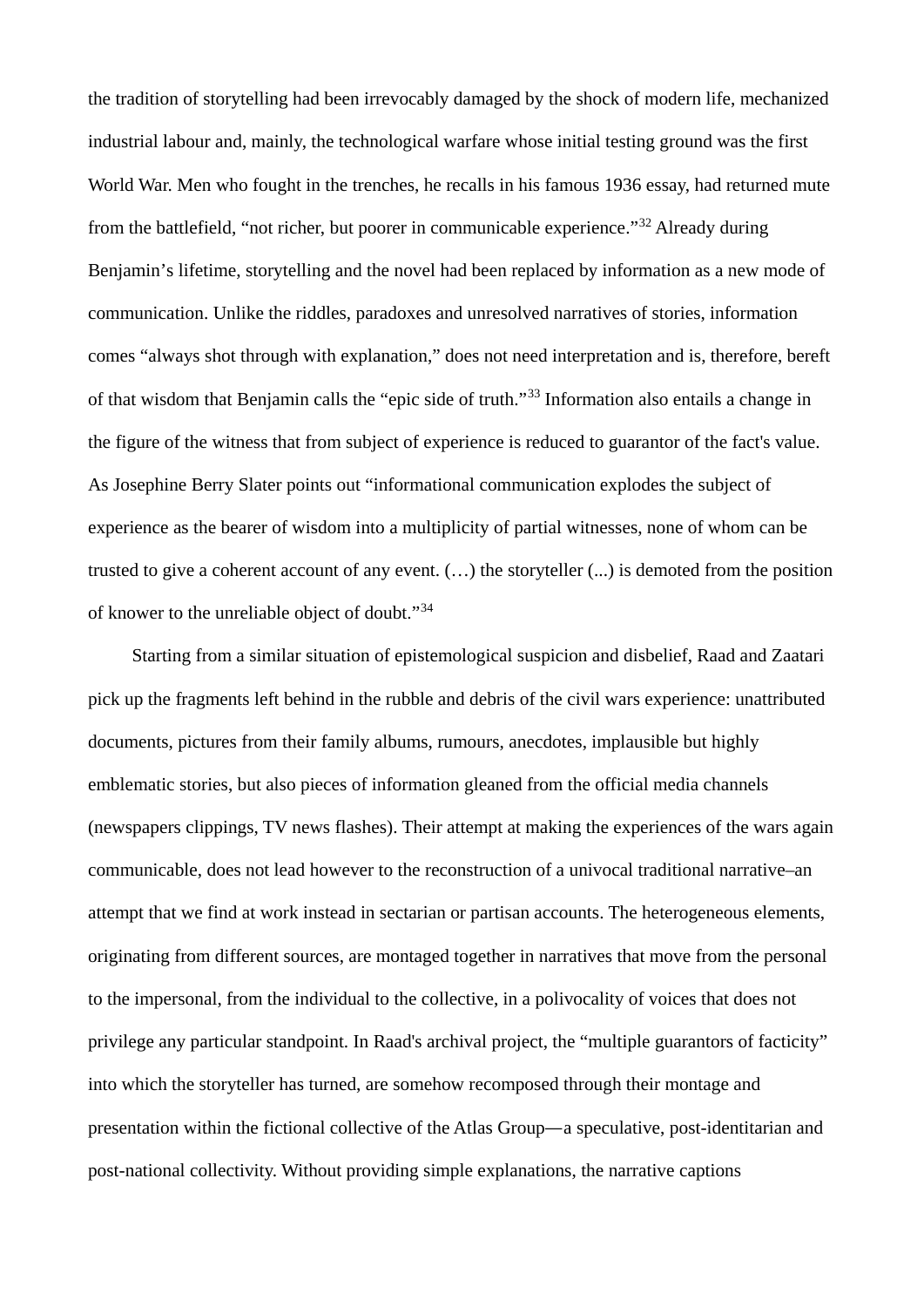surrounding the documents resemble parables, more than factual accounts. Zaatari constructs his narrative out of the material of his personal experience (family photo-albums, diaries), methodically tracing the archaeology of a rumour. He adopts anachronistically obsolete forms, such as the fable and the letter, as an alternative to the instrumental and supposedly objective information disseminated by governmental and mass-media channels.

Although often using personal archival material, both artists, through an array of strategies such as invention of heteronyms, the abstraction of real events and the foregrounding of the document as a bearer of experience, displace their authorial voice to make room for the stories of other people. A good storyteller, according to Benjamin, spends time describing the details of things, while allowing the listener to interpret and make his or her own connections between the various elements conveyed. In the same way, these artists offer us fragments, clues that we are required to patch together in order to obtain a picture of the wars that goes beyond simple information. The new narratives—assembled out of disparate sources and materials—are internally disrupted and disjunctive. It is in their gaps, opacities and fictions that new models of identification and commonality may emerge.

Although often using personal archival material, both artists, through an array of strategies such as invention of heteronyms, the abstraction of real events and the foregrounding of the document as bearer of experience, displace their authorial voices to make room for the stories of other people. A good storyteller, according to Benjamin, spends time describing the details of things, while allowing the listener to interpret and make his or her own connections between the various elements conveyed. In the same way, these artists offer us fragments, clues that we are required to patch together in order to obtain a picture of the wars that goes beyond simple information. The new narratives-assembled out of disparate sources and materials–are internally disrupted and disjunctive. It is in their gaps, opacities and fictions that new models of identification and commonality may emerge.

 $\overline{a}$ 

<span id="page-13-0"></span><sup>1</sup> Etel Adnan, *Sit Marie Rose* (Sausalito, CA: Post-Apollo Press 1982), 75.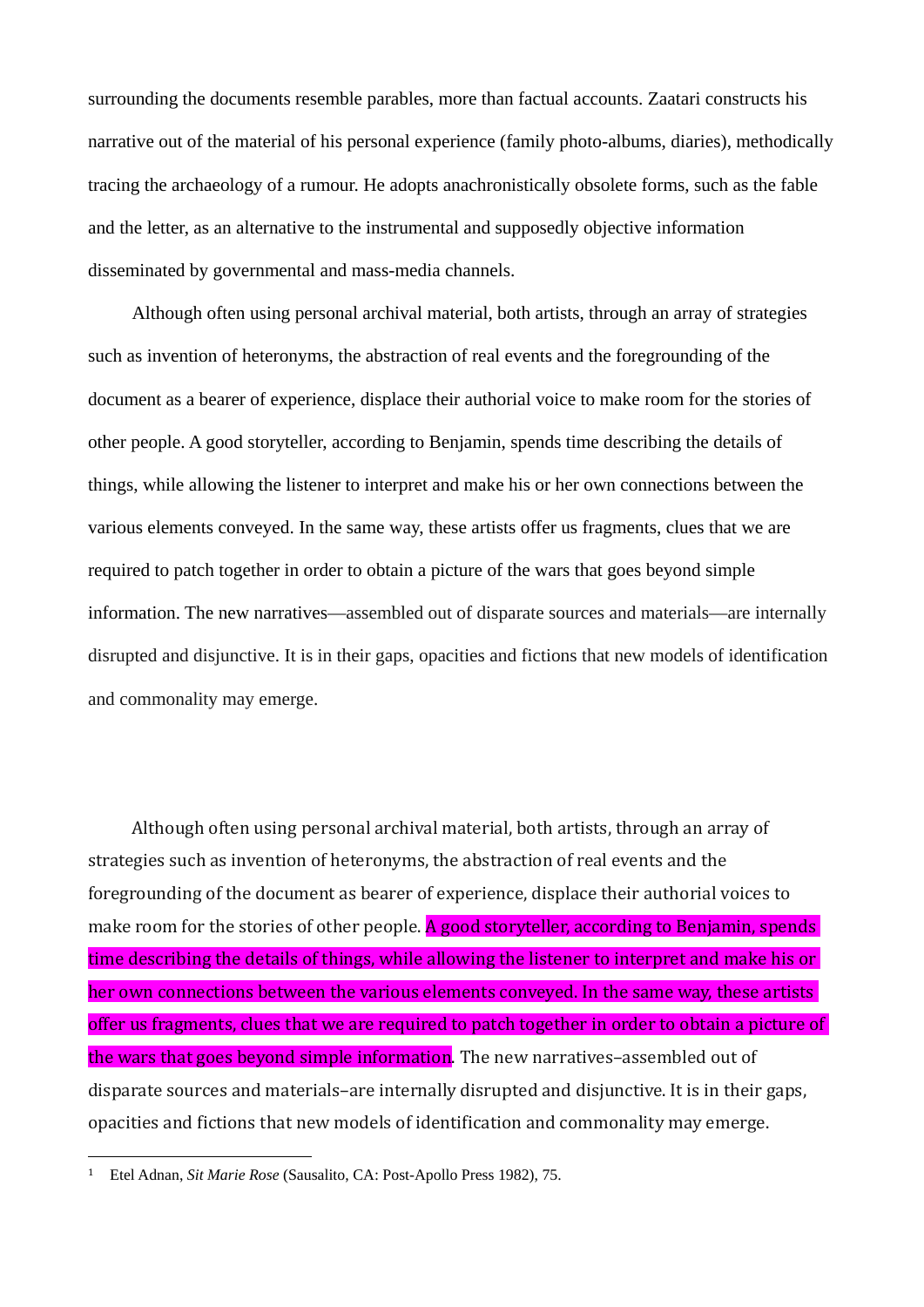- <span id="page-14-0"></span><sup>2</sup> The 1975 attempt to assassinate Maronite Christian and Phalangist leader Pierre Gemayel and the immediate retaliation by his followers against a busload of Palestinians, are generally considered the triggering events at the roots of the successive escalation of violence. More controversy surrounds the ending date oscillating between October 1989, the date of the Taif Accord, and the Spring of 1991, when all militias, with the exclusion of Hezbollah, were disarmed. Yet given that the South of the country remained under Israeli occupation until 2000, and even after that, the ongoing hostilities between Hezbollah and Israel culminated in the 2006 July war, and considering the assassination of ex-Prime Minister Rafic Hariri in 2005, and the scattered sectarian violence of 2008, some would argue that the Lebanese civil wars have never really ended.
- <span id="page-14-1"></span><sup>3</sup> Sune Haugbolle and Sanders Hastrup, "Introduction: Outlines of a New Politics of Memory in the Middle East" in *The Politics of Violence: Truth and Reconciliation in the Middle East* (London: Routledge 2008), xiii.
- <span id="page-14-2"></span><sup>4</sup> A list of artists working in the immediate aftermath of the wars should include: Walid Sadek, Bilal Khbeiz, Joana Hadjithomas and Khalil Joreige, Tony Chakar, Walid Raad, Akram Zaatari, Jalal Toufic, Rabih Mroué, Lina Saneh, Fadi Abdallah and Marouan Rechmaoui.
- <span id="page-14-3"></span><sup>5</sup> Walid Raad, "Let's Be Honest, the Rain Helped: Excerpts from an Interview with The Atlas Group," in *Review of Photographic Memory*, ed. Jalal Toufic (Beirut: Arab Image Foundation, 2004), 44. Raad urges his viewers to approach the photographic documents included in his project, The Atlas Group, as hysterical symptoms.
- <span id="page-14-4"></span><sup>6</sup> Here and in the following: The first date is an attributions by The Atlas Group; the second refers to Raad's production of the work.
- <span id="page-14-5"></span>Raad, "Let's Be Honest, the Rain Helped," 44.
- <span id="page-14-6"></span><sup>8</sup> See Foucault's discussions on the "historical apriori" in Michel Foucault, *The Archeology of Knoweldge*, (New York: Pantheon, 1972). Alan Gilbert makes this observation in "Walid Raad's Spectral Archive, Part I: Historiography as Process," *e-flux Journal* #69, January 2016.
- <span id="page-14-7"></span><sup>9</sup> The investigation into a car-bomb detonated in Beirut on 21<sup>st</sup> January, 1986, was undertook by Raad in collaboration with writer Bilal Khbeiz and architect and visual artist Tony Chakar. This resulted in the piece *We can make rain but no one came to ask* (2003/2006).
- <span id="page-14-8"></span><sup>10</sup> Carry Beatty Lambert, "Make-Believe: Parafiction and Plausibility," *October* 129 (Summer 2009): 54.
- <span id="page-14-9"></span> $11$  In his structuralist literary analysis Foucault replaces the subject-author with the author-function. Michel Foucault, "What is an Author?" (1969) in *Textual Strategies: Perspectives in Post-Structuralist Criticism*, ed. Josué V. Harari (Ithaca, NY: Cornell University Press, 1979), 141 – 160, 158.
- <span id="page-14-10"></span><sup>12</sup> Walid Raad, Interview with Alan Gilbert, *Bomb Magazine 81* (Fall 2002)
- <span id="page-14-11"></span><sup>13</sup> Besides being a feature of "administrative aesthetic," the repetition compulsion or unwitting reenactment of an event that one cannot simply leave behind is also part of what Freud has called "traumatic neurosis."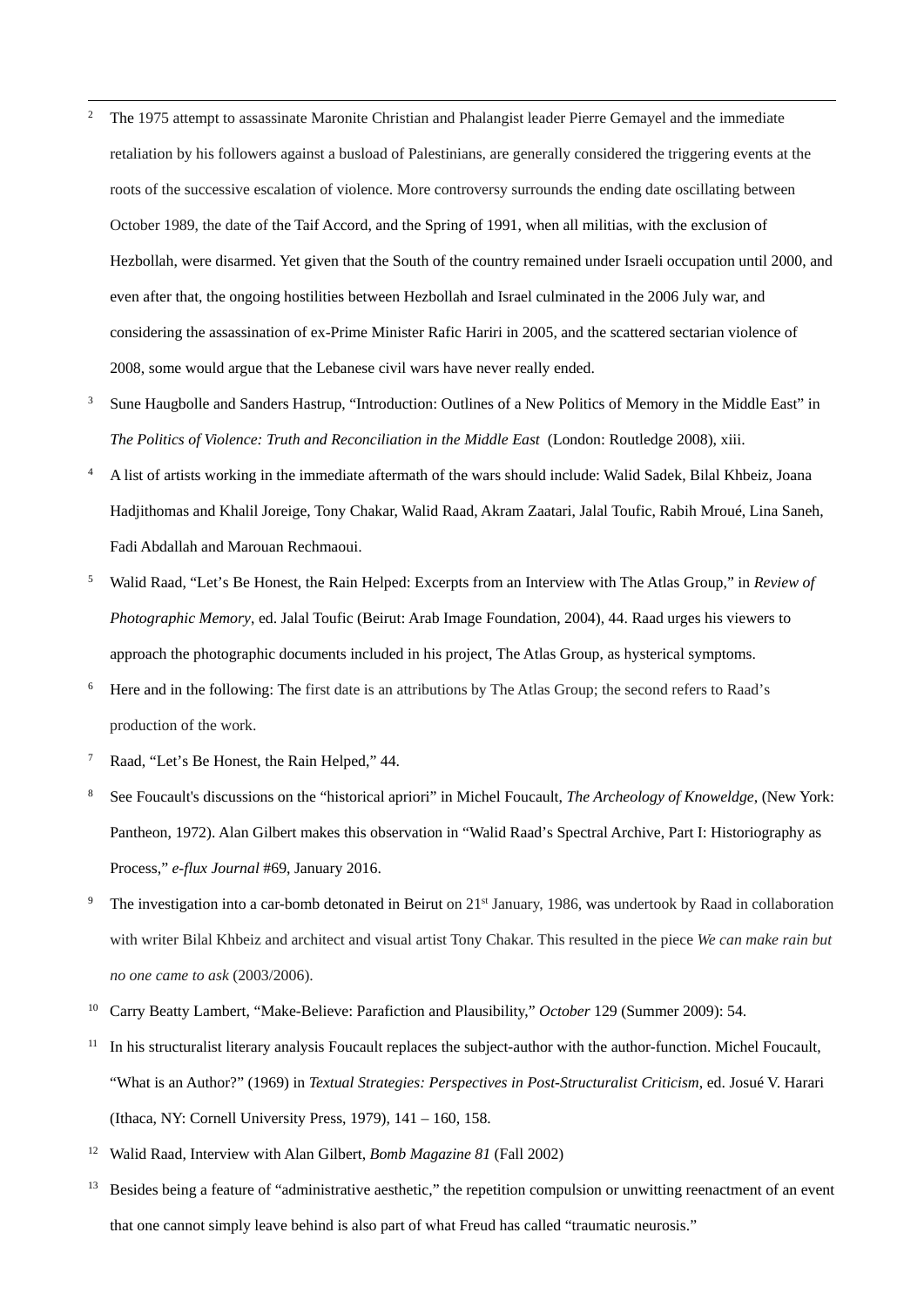<span id="page-15-0"></span>14 Peter Osborne, *Anywhere or not at All. Philosophy of Contemporary Art* (London: Verso, 2013), 33.

<span id="page-15-1"></span><sup>15</sup> Ibid. 193

- <span id="page-15-2"></span><sup>16</sup> Fernando Pessoa, *The Book of Disquiet* (Penguin Modern Classics: 2002).
- <span id="page-15-3"></span> $17$  It is interesting to note that these old photographs are of Raad's father, so that, as Gilbert perfectly puts it, "a significant family document is depersonalized before being snuck in as disguised autobiography". Gilbert, "Walid Raad's Spectral Archive."
- <span id="page-15-4"></span><sup>18</sup> I take inspiration for this comparison from Andreas Huyssen's similar considerations on the work of German writer and filmmaker Alexander Kluge. Andreas Huyssen, "An Analytical Storyteller in the Course of Time", *October* 46 (Autumn, 1988): 116-128, 121. Influenced by the theoretical work of the Frankfurt School, Kluge looks at the crisis of subjectivity under the impact of fascism and modernization. Located in another geopolitical and historical context, Raad reflects on the crisis of the subject as bearer of experience and testimony in the aftermath of the civil wars.
- <span id="page-15-5"></span><sup>19</sup> Jacques Rancière, *The Names of History. On the Poetics of Knowledge* (Minneapolis; London: University of Minnesota Press, 1994), 14. In *Problems in General Linguistics*, Emile Benviste opposes narrative to discourse. In this frame, history for its reliance on narrative strategies close to literature sits somewhat uneasily between science and non-science. Rancière, in his reading of the *Annales* School, a French school of quantitative analytic historiography especially interested in long-term social history, shows how these historians sough to deregulate the opposition between discourse and narrative, by deploying discourse to write non-conventional historical narratives.
- <span id="page-15-6"></span><sup>20</sup> Initially, before developing a body of works for exhibition spaces, Raad performed The Atlas Group on the European alternative theatre circuit and at independent film festivals. For his recent solo show at Moma, New York (2015-16), the artist has led daily guided visits of the exhibition. The guided visit should be considered as a performative piece in itself, entitled *Walkthrough* (2016).
- <span id="page-15-7"></span><sup>21</sup> The shift from Foucault's interrogation of the ways in which knowledge is produced to who has the right to participate in its production can be detected in Jacques Rancière, *The Politics of Aesthetics* (London; New York: Continuum, 2004).
- <span id="page-15-8"></span><sup>22</sup> Raad's dissertation for the Visual Studies program at Rochester Institute of Technology, entitled "Beirut... a la folie: A Cultural Analysis of the Abduction of Westerners in Lebanon in the 1980s," compared the autobiographies published by the American hostages with interviews he himself made with Arab former prisoners held in Israeli detention camps.
- <span id="page-15-9"></span><sup>23</sup> See for instance: Sarah Rogers, "Forging History, Performing Memory: Walid Ra'ad's The Atlas Project," *Parachute* 108 (October/November/December 2002): 75.
- <span id="page-15-10"></span><sup>24</sup> Vered Maimon, "The Third Citizen: On Models of Criticality in Contemporary Artistic Practices", *October* 129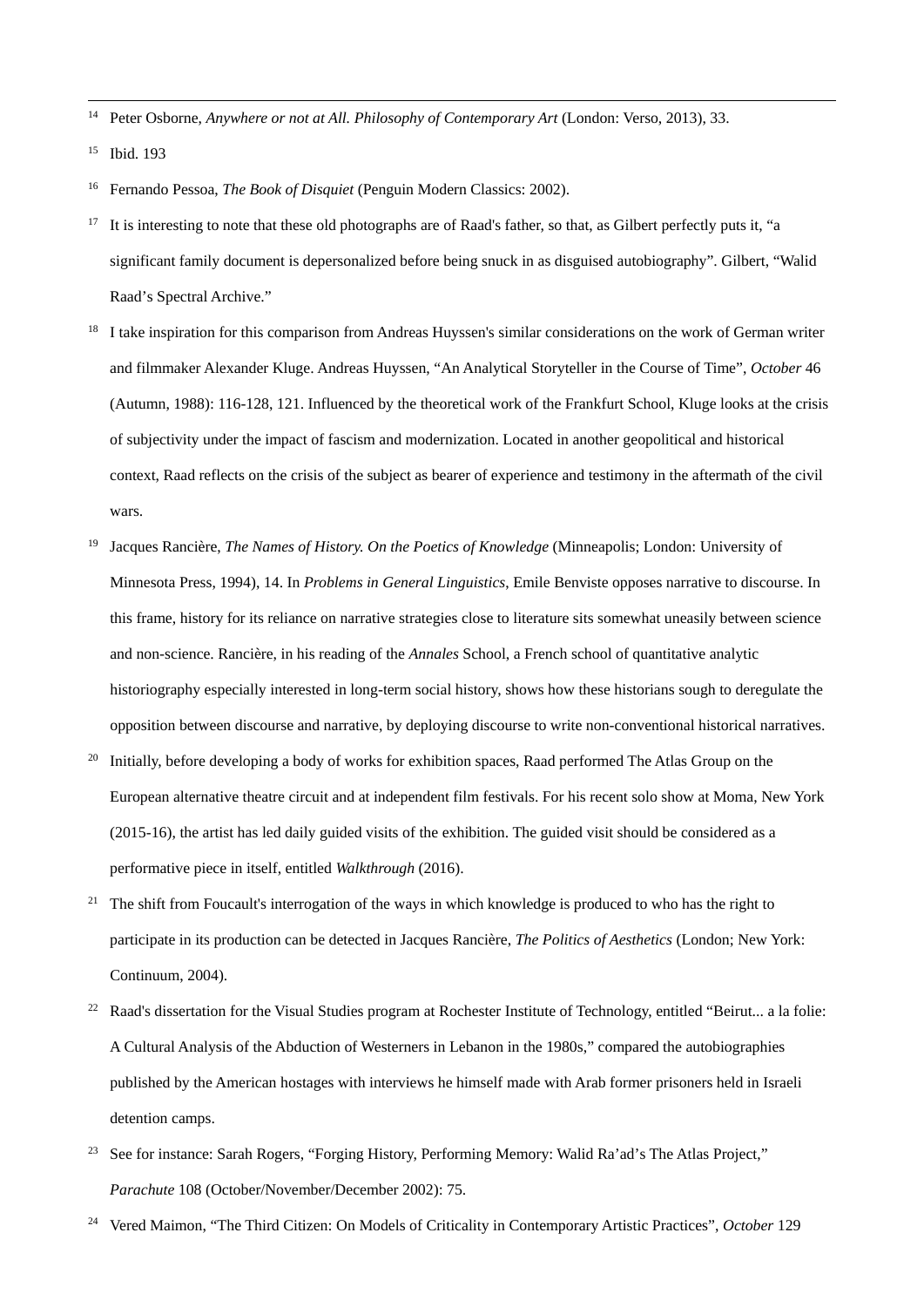(Summer 2009), 102.

<span id="page-16-0"></span> $25$  Ivi

<span id="page-16-1"></span><sup>26</sup> Ivi

- <span id="page-16-2"></span><sup>27</sup> Osborne, *Anywhere or Not at All*, 35. This missing political collectivity is, according to Osborne, that of the globally transnational. Operating within the global trans-national spaces of contemporary art, the Atlas Group transcends its specifically national focus. Its subject-structure opposes at a speculative level the subject structure of capital–the only "subject" actually functioning at the level of the global.
- <span id="page-16-3"></span><sup>28</sup> The work was presented at the Lebanese Pavilion during the 2013 Venice Biennale.
- <span id="page-16-4"></span><sup>29</sup> Akram Zaatari, *A Conversation with an Imaginary Filmmaker Named Avi Mograbi* (Les Laboratoires d'Aubervilliers, Kadist Art Foundation, Sternberg Press, 2012).
- <span id="page-16-5"></span><sup>30</sup> It is interesting to note that the publication is printed in the form of a newspaper, replacing information with personal and vernacular material.
- <span id="page-16-6"></span><sup>31</sup> Quinn Latimer, Akram Zaatari, *Film as a Form of Writing* (Brussels: Wiels, 2014), 15.
- <span id="page-16-7"></span><sup>32</sup> Walter Benjamin, "The Storyteller: Observations on the Works of Nikolai Leskov" in *Selected Writings*, vol. 3, 1935-38, ed. Howard Eiland, Michael W. Jennings (Cambridge: Mass; London: Harvard University Press, 2002), 144.
- <span id="page-16-8"></span><sup>33</sup> Ibid., 146.
- <span id="page-16-9"></span><sup>34</sup> Josephine Berry Slater, "Epistemic Panic and the Problem of Life," *mute magazine*, 13 Feb 2014 http://www.metamute.org/editorial/articles/epistemic-panic-and-problem-life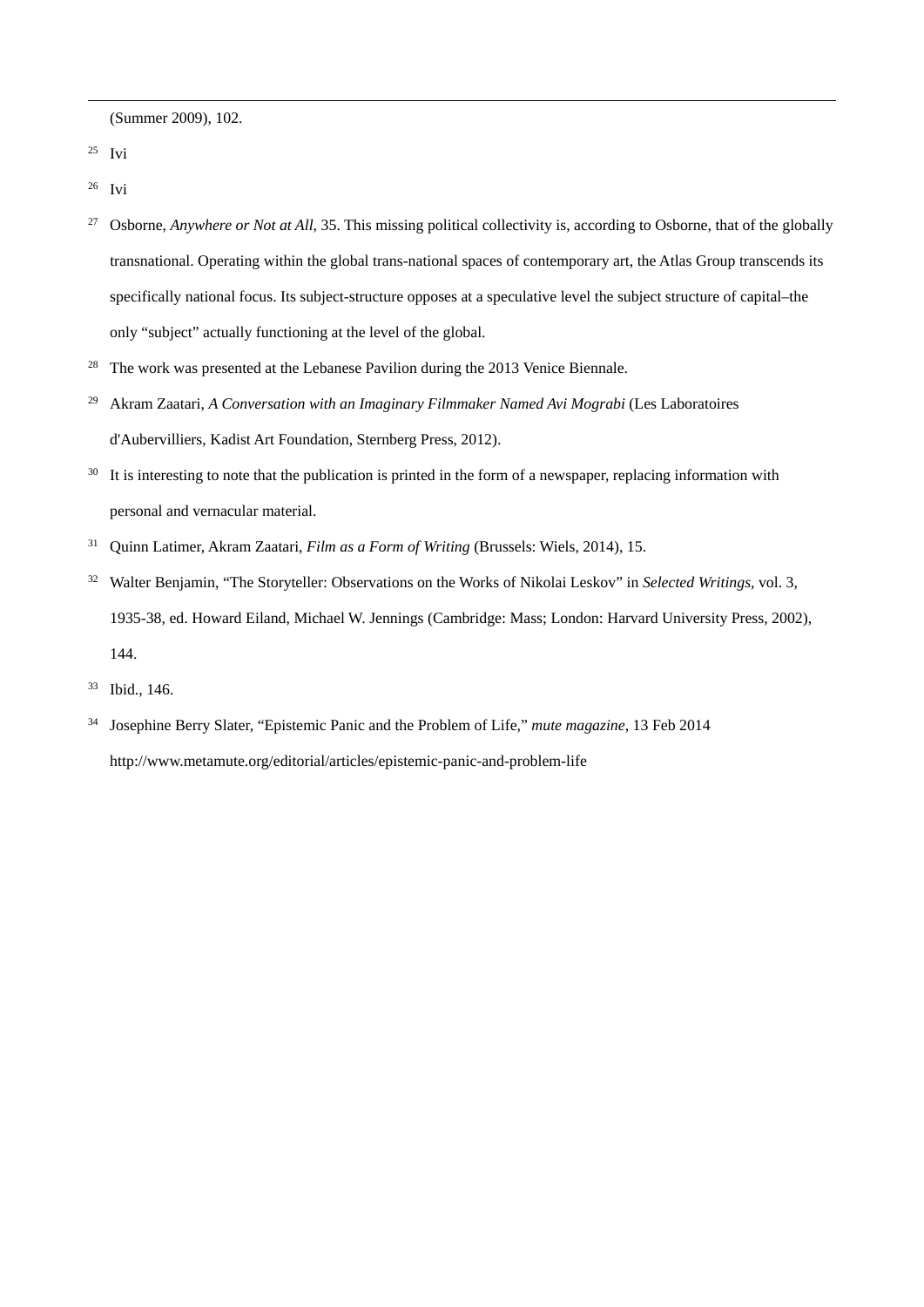## **Bibliography**

 $\overline{a}$ 

Adnan, Etel, *Sit Marie Rose.* Sausalito, CA: Post-Apollo Press, 1982.

Benjamin, Walter. "The Storyteller: Observations on the Works of Nikolai Leskov" in *Selected Writings*, vol. 3, 1935-38, edited by Howard Eiland, Michael W. Jennings, 143 – 166. Cambridge: Mass; London: Harvard University Press, 2002.

Berry Slater, Josephine. "Epistemic Panic and the Problem of Life." *mute magazine*, 13 Feb 2014. Accessed November 2, 2016. http://www.metamute.org/editorial/articles/epistemic-panicand-problem-life

Foucault, Michel, "What is an Author?" (1969). In *Textual Strategies: Perspectives in Post-Structuralist Criticism*, edited by Josué V. Harari, 141 – 160. Ithaca, NY: Cornell University Press, 1979.

Foucault, Michel. *The Archeology of Knowledge*, New York: Pantheon, 1972.

Gilbert, Alan, "Walid Raad's Spectral Archive, Part I: Historiography as Process," *e-flux*, Journal #69, January 2016. Accessed November 2, 2016 [http://www.e-flux.com/journal/69/60594/walid](http://www.e-flux.com/journal/69/60594/walid-raad-s-spectral-archive-part-i-historiography-as-process/)[raad-s-spectral-archive-part-i-historiography-as-process/](http://www.e-flux.com/journal/69/60594/walid-raad-s-spectral-archive-part-i-historiography-as-process/)

Haugbolle, Sune and Sanders Hastrup. "Introduction: Outlines of a New Politics of Memory in the Middle East." In *The Politics of Violence: Truth and Reconciliation in the Middle East,*  London: Routledge, 2008.

Huyssen, Andreas. "An Analytical Storyteller in the Course of Time", *October* 46, (Autumn, 1988): 116-128.

Lambert, Carry Beatty, "Make-Believe: Parafiction and Plausibility." *October* 129 (Summer 2009): 51–84.

Latimer, Quinn and Akram Zaatari. *Film as a Form of Writing.* Brussels: Wiels, 2014.

Maimon, Vered. "The Third Citizen: On Models of Criticality in Contemporary Artistic Practices." *October* 129 (Summer 2009): 85–112.